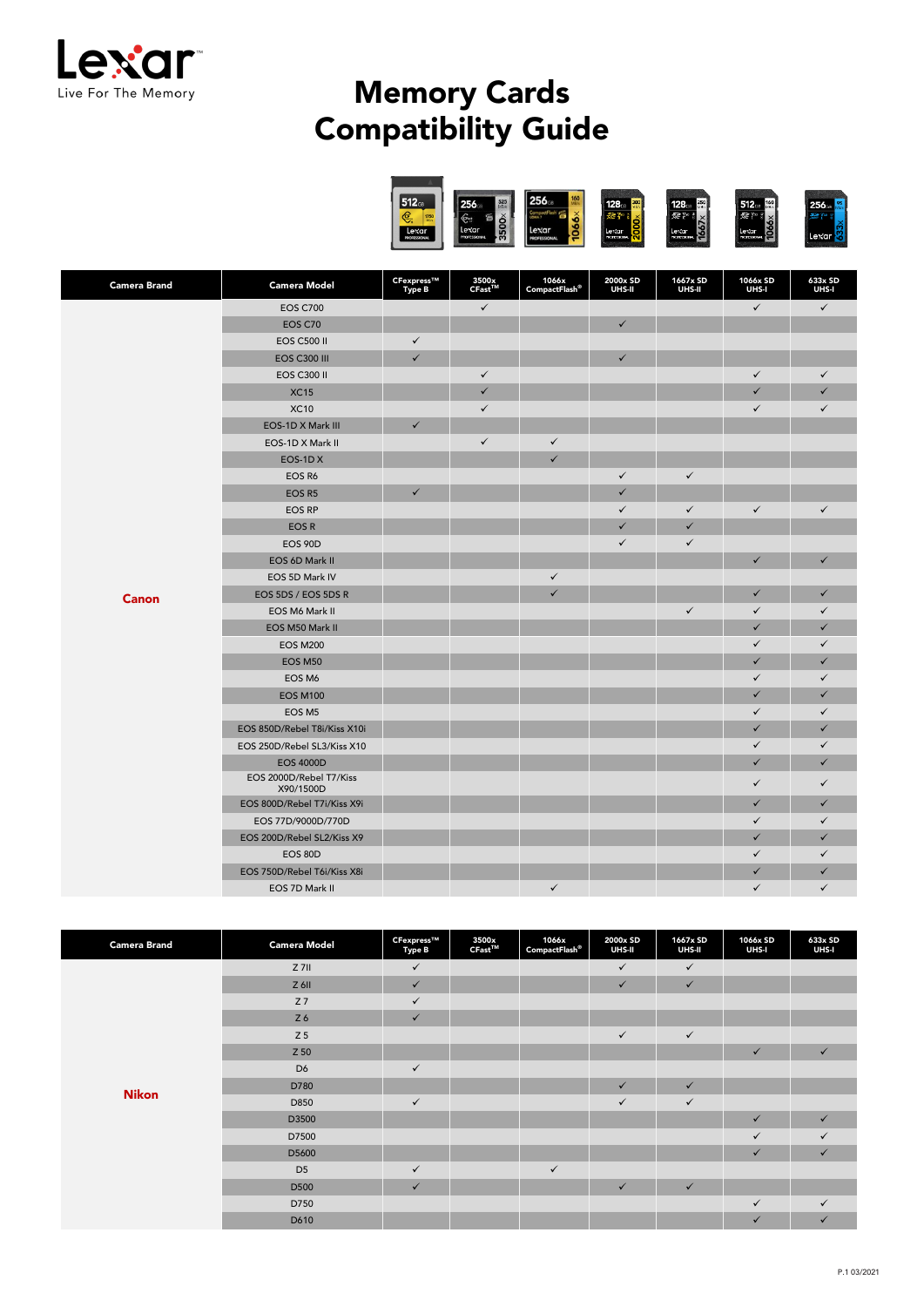

| <b>Camera Brand</b> | <b>Camera Model</b> | CFexpress™<br><b>Type B</b> | 3500x<br>$CFast^{\text{TM}}$ | 1066x<br>CompactFlash® | 2000x SD<br>UHS-II | 1667x SD<br>UHS-II | 1066x SD<br>UHS-I | 633x SD<br>UHS-I |
|---------------------|---------------------|-----------------------------|------------------------------|------------------------|--------------------|--------------------|-------------------|------------------|
|                     | Alpha 7C            |                             |                              |                        | $\checkmark$       | $\checkmark$       |                   |                  |
|                     | Alpha 9 II          |                             |                              |                        | $\checkmark$       | $\checkmark$       |                   |                  |
|                     | Alpha 9             |                             |                              |                        | $\checkmark$       | $\checkmark$       | $\checkmark$      | $\checkmark$     |
|                     | Alpha 7R IV         |                             |                              |                        | $\checkmark$       |                    |                   |                  |
|                     | Alpha 7R III        |                             |                              |                        | $\checkmark$       | $\checkmark$       | $\checkmark$      | $\checkmark$     |
|                     | Alpha 7R II         |                             |                              |                        |                    |                    | $\checkmark$      | $\checkmark$     |
|                     | Alpha 7S III        |                             |                              |                        | $\checkmark$       |                    |                   |                  |
|                     | Alpha 7S II         |                             |                              |                        |                    |                    | $\checkmark$      | $\checkmark$     |
|                     | Alpha 7 III         |                             |                              |                        | $\checkmark$       | $\checkmark$       | $\checkmark$      | $\checkmark$     |
| Sony                | Alpha 7 II          |                             |                              |                        |                    |                    | $\checkmark$      | $\checkmark$     |
|                     | Alpha 6600          |                             |                              |                        |                    | $\checkmark$       | $\checkmark$      | $\checkmark$     |
|                     | Alpha 6500          |                             |                              |                        |                    |                    | $\checkmark$      | $\checkmark$     |
|                     | Alpha 6400          |                             |                              |                        |                    | $\checkmark$       | $\checkmark$      | $\checkmark$     |
|                     | Alpha 6300          |                             |                              |                        |                    |                    | $\checkmark$      | $\checkmark$     |
|                     | Alpha 6100          |                             |                              |                        |                    | $\checkmark$       | $\checkmark$      | $\checkmark$     |
|                     | <b>RX100 VII</b>    |                             |                              |                        |                    |                    | $\checkmark$      | $\checkmark$     |
|                     | <b>RX100 VI</b>     |                             |                              |                        |                    |                    | $\checkmark$      | $\checkmark$     |
|                     | <b>RX100 V</b>      |                             |                              |                        |                    |                    | $\checkmark$      | $\checkmark$     |

| <b>Camera Brand</b> | <b>Camera Model</b> | CFexpress™<br>Type B | 3500x<br>$CFast^{TM}$ | 1066x<br>CompactFlash® | 2000x SD<br>UHS-II      | 1667x SD<br>UHS-II | 1066x SD<br>UHS-I | 633x SD<br>UHS-I |
|---------------------|---------------------|----------------------|-----------------------|------------------------|-------------------------|--------------------|-------------------|------------------|
|                     | GFX100              |                      |                       |                        | $\checkmark$            |                    |                   |                  |
|                     | GFX50S              |                      |                       |                        | $\checkmark$            | $\checkmark$       |                   |                  |
|                     | GFX50R              |                      |                       |                        | $\checkmark$            | $\checkmark$       | $\checkmark$      | $\checkmark$     |
|                     | $X-T4$              |                      |                       |                        | $\checkmark$            |                    |                   |                  |
|                     | $X-T3$              |                      |                       |                        | $\checkmark$            |                    |                   |                  |
|                     | $X-T2$              |                      |                       |                        | $\checkmark$            | $\checkmark$       |                   |                  |
| <b>FUJI</b>         | X-Pro3              |                      |                       |                        | $\checkmark$            | $\checkmark$       |                   |                  |
|                     | X-Pro2              |                      |                       |                        | $\overline{\mathbf{v}}$ | $\checkmark$       | $\checkmark$      | $\checkmark$     |
|                     | $X-H1$              |                      |                       |                        | $\checkmark$            |                    |                   |                  |
|                     | X-S10               |                      |                       |                        |                         |                    | $\checkmark$      | $\checkmark$     |
|                     | X-T30               |                      |                       |                        |                         |                    | $\checkmark$      | $\checkmark$     |
|                     | X100V               |                      |                       |                        |                         |                    | ✓                 | ✓                |
|                     | X100F               |                      |                       |                        |                         |                    | $\checkmark$      | $\checkmark$     |

| <b>Camera Brand</b> | <b>Camera Model</b> | CFexpress™<br>Type B | 3500x<br>CFast™ | 1066x<br>Compatch <sup>®</sup> | 2000x SD<br>UHS-II | 1667x SD<br>UHS-II | 1066x SD<br>UHS-I       | 633x SD<br>UHS-I |
|---------------------|---------------------|----------------------|-----------------|--------------------------------|--------------------|--------------------|-------------------------|------------------|
|                     | S <sub>1</sub>      |                      |                 |                                | $\cdot$            |                    |                         |                  |
|                     | S <sub>1</sub> H    |                      |                 |                                | $\checkmark$       |                    |                         |                  |
| <b>Panasonic</b>    | S <sub>1R</sub>     | $\checkmark$         |                 |                                | $\checkmark$       |                    |                         |                  |
|                     | S <sub>5</sub>      |                      |                 |                                | $\cdot$            | $\checkmark$       |                         |                  |
|                     | G <sub>9</sub>      |                      |                 |                                | $\checkmark$       | $\checkmark$       |                         |                  |
|                     | G100                |                      |                 |                                |                    |                    | $\overline{\mathbf{v}}$ |                  |
|                     | G95                 |                      |                 |                                | $\checkmark$       | $\checkmark$       |                         |                  |
|                     | GH <sub>5</sub>     |                      |                 |                                | $\checkmark$       |                    |                         |                  |
|                     | GH5S                |                      |                 |                                | $\checkmark$       |                    |                         |                  |

| <b>Camera Brand</b> | <b>Camera Model</b>     | CFexpress™<br><b>Type B</b> | 3500x<br>$CFast^{\text{TM}}$ | 1066x<br><b>CompactFlash®</b> | 2000x SD<br>UHS-II | 1667x SD<br>UHS-II | 1066x SD<br>UHS-I | 633x SD<br>UHS-I |
|---------------------|-------------------------|-----------------------------|------------------------------|-------------------------------|--------------------|--------------------|-------------------|------------------|
| <b>BlackMagic</b>   | Pocket Cinema Camera 4K |                             |                              |                               |                    |                    |                   |                  |
|                     | URSA Mini Pro 4.6K G2   |                             |                              |                               |                    |                    |                   |                  |
|                     | <b>URSA Broadcast</b>   |                             |                              |                               |                    |                    |                   |                  |